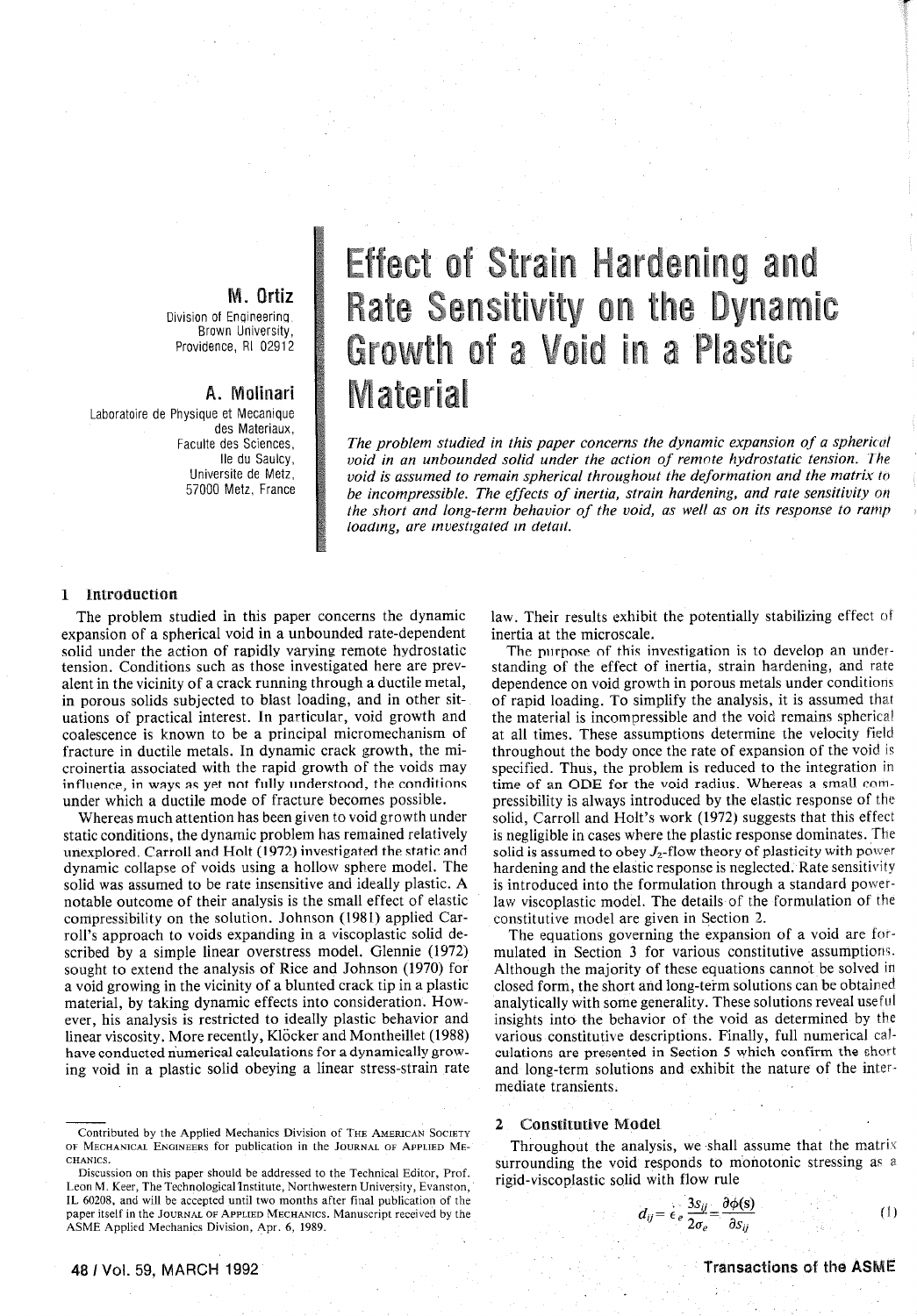$$
\sigma_e = \sqrt{(3/2)s_{ii}s_{ii}}\tag{2}
$$

$$
= \sigma_{ij} - p\delta_{ij}, \quad p = \sigma_{kk}/3 \tag{3}
$$

$$
e = \dot{\epsilon}_0 \left( \frac{\sigma_e}{\sigma_0} \right)^{11} \tag{4}
$$

$$
\text{(s)} = \frac{\sigma_0 \epsilon_0}{m+1} \left( \frac{\sigma_e}{\sigma_0} \right)^{m+1} \tag{5}
$$

Here,  $\sigma_{ij}$  is the stress tensor,  $s_{ij}$  the deviatoric stresses, p the hydrostatic pressure,  $d_{ij}$  is the rate of deformation tensor,  $\sigma_e$ and  $\epsilon_e$  the effective Mises stress and strain, respectively,  $\sigma_0$  is a flow stress, and  $\epsilon_0$  and m are material constants. The flow stress is assumed to obey the hardening law

$$
\sigma_0 = \sigma_y \left(\frac{\epsilon_e}{\epsilon_y}\right)^{1/n} \tag{6}
$$

where  $\sigma_{\nu}$ ,  $\epsilon_{\nu}$  and *n* are material constants.

 $S_{ij}$ 

The rate-independent limit of the aforementioned model is attained by letting  $m \rightarrow \infty$ , whereupon the viscosity law (4) reduces to the condition

$$
\sigma_e = \sigma_0. \tag{7}
$$

The perfectly plastic limit, on the other hand, is attained by letting  $n \to \infty$  in Eq. (4), which thus reduces to the identity

$$
\sigma_0 = \sigma_y. \tag{8}
$$

The inverse stress-strain relations are readily computed to he

$$
s_{ij} = \sigma_e \frac{2d_{ij}}{3\,\dot{\epsilon}_e} = \frac{\partial \psi(\mathbf{d})}{\partial d_{ij}} \tag{9}
$$

where

$$
\epsilon_e = \sqrt{(2/3)d_yd_y}
$$
\n
$$
\left(\frac{1}{2}\epsilon_e\right)^{1/m}
$$
\n(10)

$$
\sigma_e = \sigma_0 \left( \frac{\epsilon_e}{\dot{\epsilon}_0} \right) \tag{11}
$$

$$
\psi(\mathbf{d}) = \frac{m\sigma_0 \epsilon_0}{m+1} \left(\frac{\dot{\epsilon}_e}{\dot{\epsilon}_0}\right)^{(m+1)/m} = s_{ij}d_{ij} - \phi(s). \tag{12}
$$

For use in subsequent developments, we note that the rate of plastic work per unit volume corresponding to the foregoing model is

$$
w^p = s_{ij}d_{ij} = \sigma_e \epsilon_e = \sigma_0 \epsilon_0 \left(\frac{\epsilon_e}{\epsilon_0}\right)^{(m+1)/m}
$$
 (13)

and that, in the rate-independent limit, the dissipated plastic work per unit volume is given by

$$
w^p = \int_0^{\epsilon_e} \sigma_e d\epsilon_e = \frac{n\sigma_y \epsilon_y}{n+1} \left(\frac{\epsilon_e}{\epsilon_y}\right)^{(n+1)/n}.
$$
 (14)

#### **3** Governing Equations

Next, consider a spherical void of radius  $a$  in an infinite body subjected to remote pressure  $p$ . Assume that the void remains spherical throughout the deformation. Then, it follows from the volume constraint that

$$
\frac{d}{dt}\frac{4\pi}{3}(r^3 - a^3) = 0
$$
 (15)

where  $r$  is the radius of a material sphere deforming with the solid. This condition uniquely determines the velocity field over the current configuration, with the result that

$$
r = v_r = \frac{a^2}{r^2} a. \tag{16}
$$

The corresponding rate of effective Mises strain is computed to be

$$
\dot{\epsilon}_e = |\partial v_r/\partial r| = \frac{2a^2}{r^3} \mid a \mid. \tag{17}
$$

Using again the volume constraint one finds

$$
r^3 = a^3 + R^3 - a_0^3 \tag{18}
$$

where  $R$  is the undeformed radius of points currently at  $r$ . Inserting  $(18)$  in  $(17)$  we find

$$
\dot{\epsilon}_e = \frac{2a^2}{a^3 + R^3 - a_0^3} \mid \dot{a} \mid \tag{19}
$$

which gives the effective strain rate as a function of position on the undeformed configuration. This expression is readily integrated to vield

$$
\epsilon_e = \frac{2}{3} \log \left( 1 + \frac{a^3 - a_0^3}{R^3} \right) = \frac{2}{3} \log \left( 1 + \frac{a^3 - a_0^3}{r^3 - (a^3 - a_0^3)} \right) \tag{20}
$$

where use has been made once more of the deformation mapping (18).

From (16), the kinetic energy of the body is computed to be

$$
K = \int_{a}^{\infty} \frac{1}{2} \rho v_r^2 4\pi r^2 dr = \frac{3}{2} \rho a^2 \frac{4\pi a^3}{3}.
$$
 (21)

The rate of plastic work, on the other hand, follows by integration of (13) over the body, which together with (19) yields

$$
\dot{W}^{p} = \int_{a}^{\infty} \sigma_{y} \left( \frac{\epsilon_{c}}{\epsilon_{0}} \right)^{1/n} \n\dot{\epsilon}_{0} \left( \frac{\dot{\epsilon}_{e}}{\epsilon_{0}} \right)^{(m+1)/m} 4\pi r^{2} dr \n= \sigma_{y} \dot{\epsilon}_{0} \left( \frac{2}{3\epsilon_{y}} \right)^{1/n} \left( \frac{2\dot{a}}{\dot{\epsilon}_{0} a} \right)^{(m+1)/m} f(a/a_{0}, m, n) \frac{4\pi a^{3}}{3} (22) \nwhere
$$

$$
f(a/a_0, m, n) = \int_1^{\infty} \left[ \log \left( \frac{x}{x - 1 + a_0^3 / a^3} \right) \right]^{1/n} x^{-(m+1)/m} dx.
$$
 (23)

In the perfectly plastic case, one has  $f = m$  and (22) reduces  $to$ 

$$
\dot{W}^p = m\sigma_y \dot{\epsilon}_0 \left(\frac{2\dot{a}}{\dot{\epsilon}_0 a}\right)^{(m+1)/m} \frac{4\pi a^3}{3}.
$$
 (24)

In the rate-independent limit, it is possible to compute directly the dissipated plastic work from (14) and (20). Straightforward manipulations give

$$
W^{p} = \int_{a}^{\infty} \frac{n \sigma_{y} \epsilon_{y}}{n+1} \left(\frac{\sigma_{e}}{\epsilon_{y}}\right)^{(n+1)/n} 4\pi r^{2} dr \qquad (25)
$$

$$
= \frac{n\sigma_{y}\epsilon_{y}}{n+1}\left(\frac{2}{3\epsilon_{y}}\right)^{(n+1)/n}g(a/a_{0},n)\frac{4\pi a^{3}}{3}
$$
 (25)

where

$$
g(a/a_0,n)=\int_1^\infty \left[\log\left(\frac{x}{x-1+a_0^3/a^3}\right)\right]^{(n+1)/n}dx.\qquad(26)
$$

Finally, the external power input into the system by the remotely applied pressure is

$$
W = 3p \frac{a}{a} \frac{4\pi a^3}{3}.
$$
 (27)

If, for instance, the pressure history is of the type

$$
p(t) = pH(t), \tag{28}
$$

then Eq. (27) can be integrated to give

$$
W = p \frac{a^3 - a_0^3}{a^3} \frac{4\pi a^3}{3}.
$$
 (29)

# **Journal of Applied Mechanics**

MARCH 1992, Vol. 59 / 49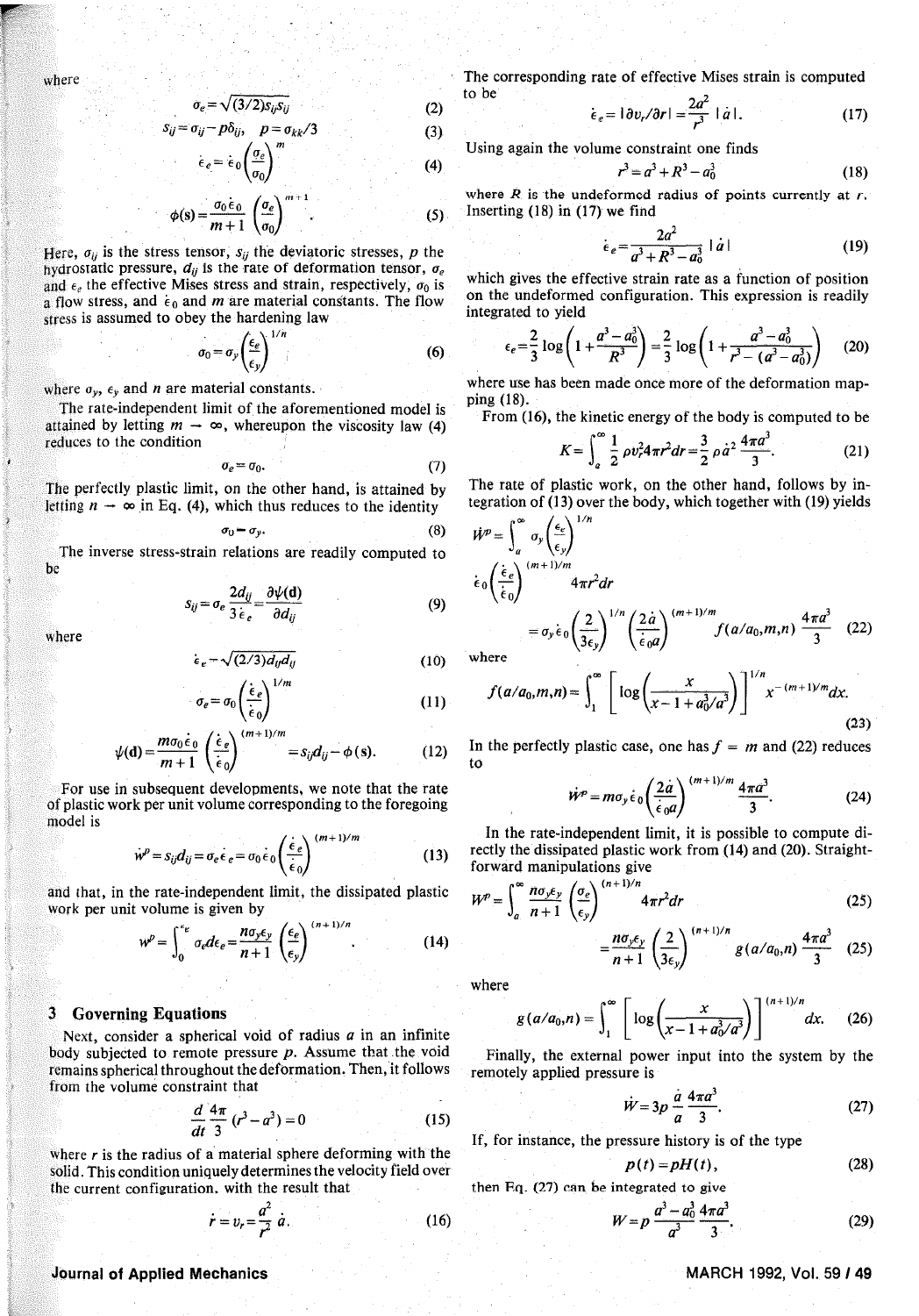More generally, if  $p$  derives from a potential  $U$  through a relation of the type

$$
p = U' \left(\Delta V\right) \tag{30}
$$

where  $\Delta V = 4\pi (a^3 - a_0^3)/3$  is the increase in volume of the void, then (29) generalizes to

$$
W = U(4\pi(a^3 - a_0^3)/3). \tag{31}
$$

The governing equation for *o* follows simply from the principle of conservation of energy, which in the present context states

$$
\dot{W} = \dot{K} + W^p. \tag{32}
$$

Using (21), (22), and (27), Eq. (32) may be recast as

$$
\frac{d}{dt}\left(\frac{3}{2}\rho\dot{a}^2\frac{4\pi a^3}{3}\right) + \sigma_y\dot{\epsilon}_0\left(\frac{2}{3\epsilon_y}\right)^{1/n}\left(\frac{2\dot{a}}{\dot{\epsilon}_0 a}\right)^{(m+1)/m} \times f(a/a_0, m, n)\frac{4\pi a^3}{3} = 3p\frac{\dot{a}}{a}\frac{4\pi a^3}{3} \quad (33)
$$

which defines a second-order, nonlinear ODE for  $a(t)$ , subject to the initial conditions

$$
a(0) = a_0. \tag{34}
$$

In addition, plastic irreversibility requires that the constraint

$$
\dot{a} \ge 0 \tag{35}
$$

be satisfied at all times.

In the rate-independent case with  $p$  deriving from a potential as in (30), a first integral of (33) can be obtained by recourse to the principle of conservation of energy in its form

$$
W = K + W^p. \tag{36}
$$

Using (21), (25), and (31), Eq. (36) becomes

$$
\frac{3}{2} \rho \dot{a}^2 \frac{4\pi a^3}{3} + \frac{n \sigma_y \epsilon_y}{n+1} \left(\frac{2}{3\epsilon_y}\right)^{(n+1)/n} g\left(a/a_0, n\right) \frac{4\pi a^3}{3} = U(4\pi (a^3 - a_0^3)/3). \quad (37)
$$

This is a first-order ODE in the unknown *o.* In subsequent developments it proves advantageous to use governing equations expressed in dimensionless form. To this end, introduce the material constant

$$
k = \sigma_{\gamma} \epsilon_{\gamma}^{-1/n} \epsilon_0^{-1/m}, \qquad (38)
$$

whereupon Eq. (4) becomes

$$
\sigma_e = k \epsilon_e^{1/n} \dot{\epsilon}_e^{1/m}.
$$
 (39)

The scaling of the strain rates and stresses is effected by means of a suitably chosen reference strain rate  $\dot{\epsilon}$ <sub>ref</sub> and the associated reference stress

$$
\sigma_{\text{ref}} = k \left( \dot{\epsilon}_{\text{ref}} \right)^{1/m} . \tag{40}
$$

The proper choice of  $\epsilon_{\text{ref}}$  depends on the problem under consideration. Dimensionless time  $\tilde{t}$ , radius  $\tilde{a}$ , velocity  $\tilde{b}$ , and pressure  $\tilde{p}$  may be defined as

$$
\tilde{t} = \dot{\epsilon}_{\text{ref}} t
$$
\n
$$
\tilde{a} = a/a_0
$$
\n
$$
\tilde{b} = d\tilde{a}/d\tilde{t}
$$
\n
$$
\tilde{p} = p/\sigma_{\text{ref}}.
$$
\n(41)

Using these definitions, the governing Eq. (33) may be reduced to the dimensionless form

$$
\frac{d\tilde{b}}{dt} = -\frac{3}{2} \frac{\tilde{b}^2}{\tilde{a}} - \frac{C}{D} \frac{f(\tilde{a})}{\tilde{a}} \left(\frac{\tilde{b}}{\tilde{a}}\right)^{1-m} + \frac{1}{D} \frac{\tilde{p}}{\tilde{a}} \tag{42}
$$

where  $f$  is given by Eq. (23) with the dependence on  $m$  and  $n$ omitted for simplicity of notation. The constants  $C$  and  $D$  are defined as

### 50 I Vol. 59, MARCH 1992

$$
C = 3^{-1 - 1/n} 2^{1 + 1/n + 1/m}
$$
 (43)

$$
D=\frac{\rho a_0^2 \epsilon_{\text{ref}}^2}{\sigma_{\text{ref}}}=\frac{\rho a_0^2}{k} \epsilon_{\text{ref}}^{2-1/m}.
$$

Of particular interest here is the constant  $D$ . It is noted that *D* is proportional to the mass density  $\rho$ , and thus may be thought of as a measure of the effective inertia of the system. In particular, dynamic effects are absent when  $\rho$  and, hence, *D* vanish. It is also revealing that *D* increases with the initial void size  $a_0$ . Consequently, inertia effects may be expected to be more pronounced for large voids. Dynamic effects are also accentuated at higher strain rates  $\dot{\epsilon}$  ref.

It is interesting to note that the constant  $D$  may be expressed as  $D = (a_0/l)^2$ , where

$$
l = \frac{1}{\epsilon_{\text{ref}}} \left[ \frac{\sigma_y \epsilon_y^{-1/n}}{\rho} \left( \frac{\epsilon_{\text{ref}}}{\dot{\epsilon}_0} \right)^{1/m} \right]^{1/2} \tag{44}
$$

which has the dimensions of length. As already stated, dynamic effects may be anticipated to be important when  $a_0 \gg l$ . Note, however, that *l* is defined in terms of the reference rate of strain  $\dot{\epsilon}_{\text{ref}}$  and, hence, does not define a characteristic length of the solid. In fact, the sole length scale of the problem is set by the initial void radius  $a_0$ .

Equation (42) is the most general governing equation considered here. Several particular cases merit special attention. In the quasi-static limit  $D \rightarrow 0$ , Eq. (42) reduces to

$$
\frac{d\tilde{a}}{d\tilde{t}} = \tilde{a} \left( \frac{\tilde{p}}{Cf(\tilde{a})} \right)^m.
$$
\n(45)

This equation is separable and can therefore be solved by one simple quadrature, with the result

$$
\int_{1}^{a} f^{m}(\tilde{a}) \frac{d\tilde{a}}{\tilde{a}} = \int_{0}^{t} (\tilde{p}/C)^{m} d\tilde{t}
$$
 (46)

which implicitly determines  $\tilde{a}$  as a function of  $\tilde{t}$ .

If, on the other hand, the perfectly plastic limit  $n \to \infty$  is approached, f reduces to *m* and (42) becomes

$$
\frac{d\tilde{b}}{d\tilde{t}} = -\frac{3}{2}\frac{\tilde{b}^2}{\tilde{a}} - \frac{C}{D}\frac{m}{\tilde{a}}\left(\frac{\tilde{b}}{\tilde{a}}\right)^{1/m} + \frac{1}{D}\frac{\tilde{p}}{\tilde{a}}\tag{47}
$$

whereas Eq. (45) governing quasi-static processes further simplifies to

$$
\frac{d\tilde{a}}{d\tilde{t}} = \tilde{a} \left(\frac{\tilde{p}}{Cm}\right)^m.
$$
\n(48)

This equation governs the expansion of a void in an ideally viscous matrix under quasi-static conditions. In this case, solution (46) specializes td

$$
\tilde{a} = \exp\left[\int_0^{\tilde{t}} \left[\tilde{p}(\tilde{t})/Cm\right]^m d\tilde{t}\right].
$$
 (49)

The rate-independent case is also noteworthy. Using normalization (41), Eq. (37) reduces to

$$
\left(\frac{d\tilde{a}}{d\tilde{t}}\right)^{2} + \frac{n}{n+1} \frac{2C}{3D} g(\tilde{a}) = \frac{2\tilde{p}}{3D} \left(1 - \frac{1}{\tilde{a}^{3}}\right)
$$
(50)

where g is given by Eq. (26), with its dependence on *n* suppressed for simplicity, and the constant  $C$  follows from  $(43a)$ by taking  $m \to \infty$ , with the result

$$
C = 3^{-1 - 1/n} 2^{1 + 1/n}.
$$
 (51)

Equation (50) is written for constant pressure, so that the potential *U* is given by (29). Other pressure potentials can be handled similarly.

As a final special case, we consider the quasi-static rateindependent problem. The equation governing this case may be obtained from (50) by taking the limit  $D \rightarrow 0$ , which yields

#### .Transactions of the ASME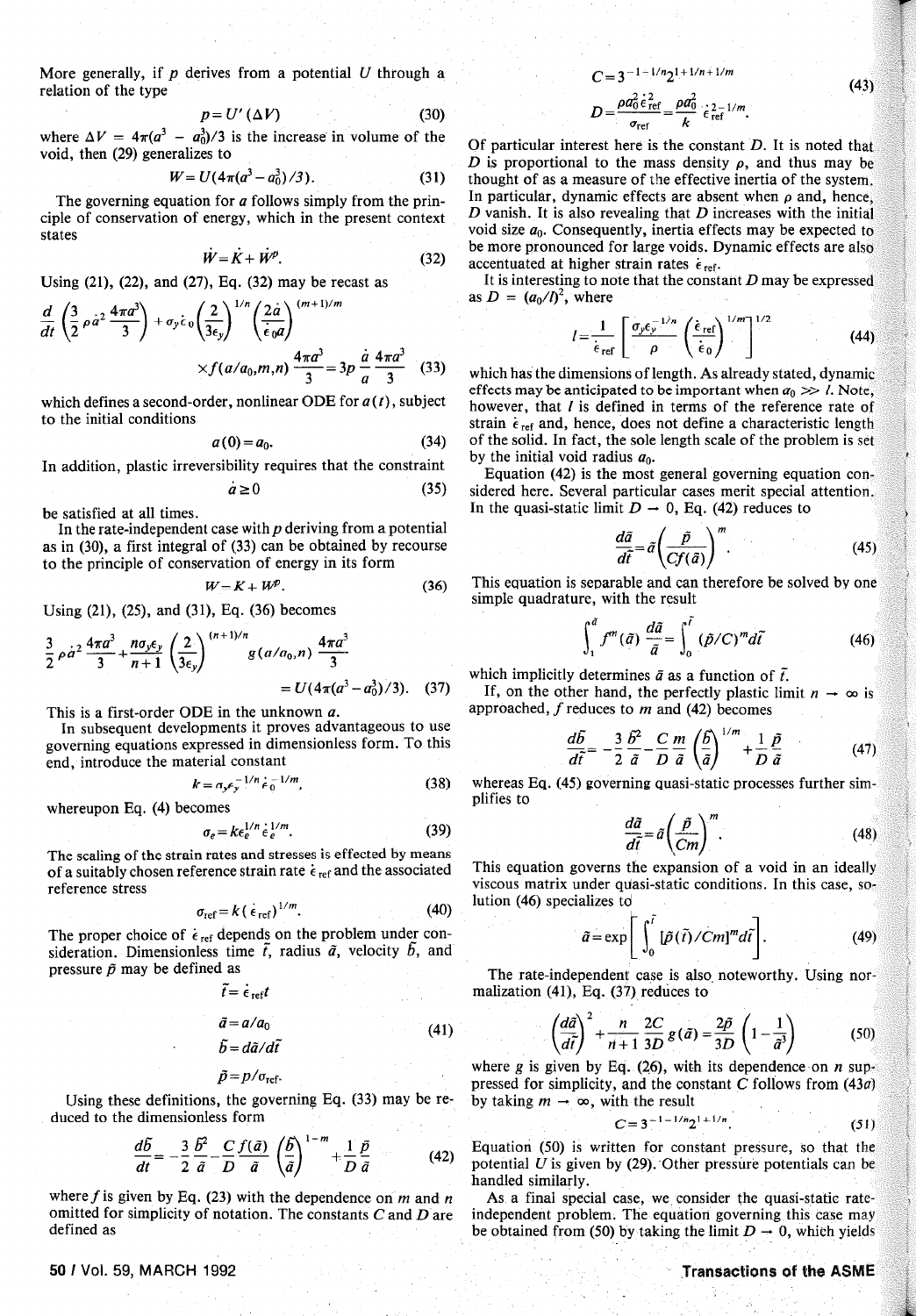$$
g(\tilde{a}) = \frac{n+1}{n} \frac{\tilde{p}}{C} \left( 1 - \frac{1}{\tilde{a}^3} \right).
$$
 (52)

For monotonic loading, this establishes a one-to-one relation between the pressure  $\tilde{p}$  and the radius of the void  $\tilde{a}$ .

#### 4, Short and Long-Term Behavior

Jn general, neither Eq. (32) nor its rate-independent spe $cialization$  (50) can be solved analytically in closed form. However, the short and long-term character of the solutions can be established with some generality. We start by investigating the short-term behavior of the solutions in the general case of a strain hardening, rate sensitive solid under dynamic loading. This case is governed by Eq.  $(42)$ . For values of  $\tilde{a}$  close to 1, a minor computation shows that the function  $f(\tilde{a})$  behaves as

$$
f(\tilde{a}) \sim \frac{mn}{m+n} 3^{1/n} (\tilde{a}-1)^{1/n} + O((\tilde{a}-1)^{1+1/n}). \tag{53}
$$

Using this approximation and setting  $\tilde{a} \approx 1$ , Eq. (42) reduces to

$$
\frac{d\tilde{b}}{d\tilde{t}} = -\frac{3}{2} \tilde{b}^2 - \frac{C}{D} \frac{mn}{m+n} 3^{1/n} (\tilde{a} - 1)^{1/n} \tilde{b}^{1/m} + \frac{\tilde{p}}{D}.
$$
 (54)

Assume that  $\tilde{p}$  grows as  $\tilde{t}^{\gamma}$  for small  $\tilde{t}$ , with  $\gamma > 0$ , and that, as a result,  $\tilde{a} - 1$  grows as  $\tilde{t}^{\alpha}$ , for some  $\alpha$  to be determined. Then, the first term of (54) grows as  $\tilde{l}^{\alpha-2}$ , the second as  $\tilde{l}^{\alpha-2}$ , the third as  $t^{\alpha/n+(\alpha-1)/m}$ , and the fourth as  $\tilde{l}'$ . Evidently, the third term in (54) dominates the first two provided that

$$
\alpha - 2 > \alpha/n + (\alpha - 1)/m. \tag{55}
$$

Then, the inertia terms in (54) are negligible and the shortterm response is dominated by strain hardening and the rate sensitivity of the material. If condition (55) is satisfied, then from the third and fourth terms of (54) one computes

$$
\alpha = \frac{(m\gamma + 1)n}{n + m}.\tag{56}
$$

Using this relation, (55) becomes

$$
\gamma > \frac{2m+n}{mn-m-n} \tag{57}
$$

This condition places restrictions on the rate of growth of  $\tilde{p}$ for the inertia terms to be negligible. If, for instance, we take  $n = 10$  and  $m = 100$ , values which are of an order of magnitude commonly found in metals, then (57) necessitates  $\gamma > 0.236$ . However, this type of behavior is arguably unphysical since it requires the applied pressure to grow at an infinite rate initially.

Assume that (57) is indeed satisfied and that, consequently, the inertia terms are negligible for small times. Then Eq. (54) reduces to

$$
(\tilde{a}-1)^{1/n} \left(\frac{d\tilde{a}}{d\tilde{t}}\right)^{1/m} = \frac{\tilde{p}}{A}, \quad A = \frac{mn}{m+n} \, 3^{1/n} C \tag{58}
$$

valid for small  $\tilde{t}$ . This equation is separable and its general solution is

$$
\tilde{a} \sim 1 + \left[\frac{m+n}{n}\int_0^{\tilde{t}} (\tilde{p}/A)^m d\tilde{t}\right]^{n/(m+n)}.
$$
 (59)

The rate-independent limit of (58) requires special handling. In the limit  $m \to \infty$ , (58) reduces to an algebraic relation. This can be solved for  $\tilde{a}$  with the result

$$
\tilde{a} \sim 1 + \frac{1}{3} \left( \frac{\tilde{p}}{Cn} \right)^n \tag{60}
$$

valid for small times.

It is possible to derive an estimate of the time interval within Which the short-term solution (59) dominates. Recall that (59) is obtained by neglecting the inertia terms in the governing Eq.

# Journal of Applied Mechanics

(54). Consequently, solution (59) ceases to be valid when the inertia terms become of the same order as the viscous term. As discussed earlier, the inertia term which grows fastest is  $d\bar{b}/d\bar{t}$ . Thus, the range of dominance of (59) may be estimated from the condition that

$$
\left(\frac{d\tilde{b}}{d\tilde{t}}\right) / \left(\frac{C}{D}\frac{mn}{m+n}3^{1/n}(\tilde{a}-1)^{1/n}\tilde{b}^{1/m}\right) \sim 1\tag{61}
$$

where the left-hand side is evaluated directly from (59). In the particular case in which the pressure history is of the form  $\tilde{p}$  $= P\tilde{t}^{\gamma}$ , condition (61) reduces to

$$
\tilde{t} \sim \left[\frac{D}{A} \left(\gamma \frac{mn}{m+n} + 1\right)^{1/n} + \frac{1}{m+n} \right]^{1/n}
$$
\n
$$
\times \left(\frac{n}{m+n}\right)^{(2m+n)/(m^2 + mn)} \right]^{1/[\gamma[1 - mn/(m+n)] + (1+n)/n]}
$$
\n(62)

The interval of dominance of the rate-independent solution (60) follows simply as the limit of (62) as  $m \to \infty$ .

We next turn our attention to the long-term behavior of the solutions. For values of  $\tilde{a} \gg 1$ , the function  $f(\tilde{a})$  behaves as

$$
f \sim \int_1^{\infty} \left[ \log \left( \frac{x}{x-1} \right) \right]^{1/n} x^{-(m+1)/m} dx \equiv f_{\infty}(m,n) \quad (63)
$$

Using this approximation, Eq. (42) becomes

$$
\frac{d\tilde{b}}{d\tilde{t}} = -\frac{3}{2}\frac{\tilde{b}^2}{\tilde{a}} - \frac{C f_{\infty}}{D} \left(\frac{\tilde{b}}{\tilde{a}}\right)^{1/m} + \frac{1}{D}\frac{\tilde{p}}{\tilde{a}}.
$$
 (64)

Next we proceed to establish the order of the terms involved in this equation. To this end, assume that  $\tilde{p} \sim \tilde{t}^{\gamma}$  and  $\tilde{a} \sim$  $\tilde{t}^{\alpha}$  for large  $\tilde{t}$ . Then the first two terms in Eq. (64) go as  $\tilde{t}^{\alpha-2}$ the third as  $\tilde{t}^{-\alpha-1/m}$ , and the fourth as  $\tilde{t}^{\gamma-\alpha}$ . Of the first two groups of terms, it is clear that the first dominates provided that

$$
\alpha - 2 > -\alpha - 1/m. \tag{65}
$$

Under these conditions, the dissipative term in (64) is negligible and the long-term response is dominated by inertia. Then, matching the dominant terms in Eq. (64), one finds

$$
\alpha = 1 + \gamma/2. \tag{66}
$$

Using this result, condition (65) becomes

$$
\gamma > -1/m \tag{67}
$$

If attention is restricted to nondecreasing pressure histories, for which  $\gamma \ge 0$ , then (67) is satisfied for all finite values of  $m > 0$ . Under these conditions, one concludes that the longterm response of the void is dominated by inertia.

Note, however, that inequality (67) is violated if  $m \to \infty$ and  $\gamma = 0$ , i.e., for a rate-insensitive solid subjected to constant pressure. Then, all terms in (64) are of the same order in  $\tilde{t}$ . This case needs to be handled separately from those satisfying restriction (67). Start by noting that, for large  $\tilde{a}$ , the function  $g(\tilde{a})$  behaves as

$$
\lim_{\tilde{a}\to\infty} g(\tilde{a}) = \int_1^\infty \left[ \log\left(\frac{x}{x-1}\right) \right]^{(n+1)/n} dx \equiv g_\infty. \tag{68}
$$

Inserting this approximation into Eq. (50) specialized to the case  $\tilde{a} \rightarrow \infty$ , one finds

$$
\left(\frac{d\tilde{a}}{d\tilde{t}}\right)^2 = \frac{2}{3D} \left(\tilde{p} - \tilde{p}_{cr}\right) \tag{69}
$$

where the critical pressure  $\tilde{p}$  is defined as

$$
\tilde{p}_{cr} = \frac{n}{n+1} C g_{\infty}.
$$
 (70)

Assume for now that the pressure is supercritical, i.e.,  $\tilde{p} \ge$  $\tilde{p}_{cr}$ . Then, solutions of (70) exist and are given by

### MARCH 1992, Vol. 59 / 51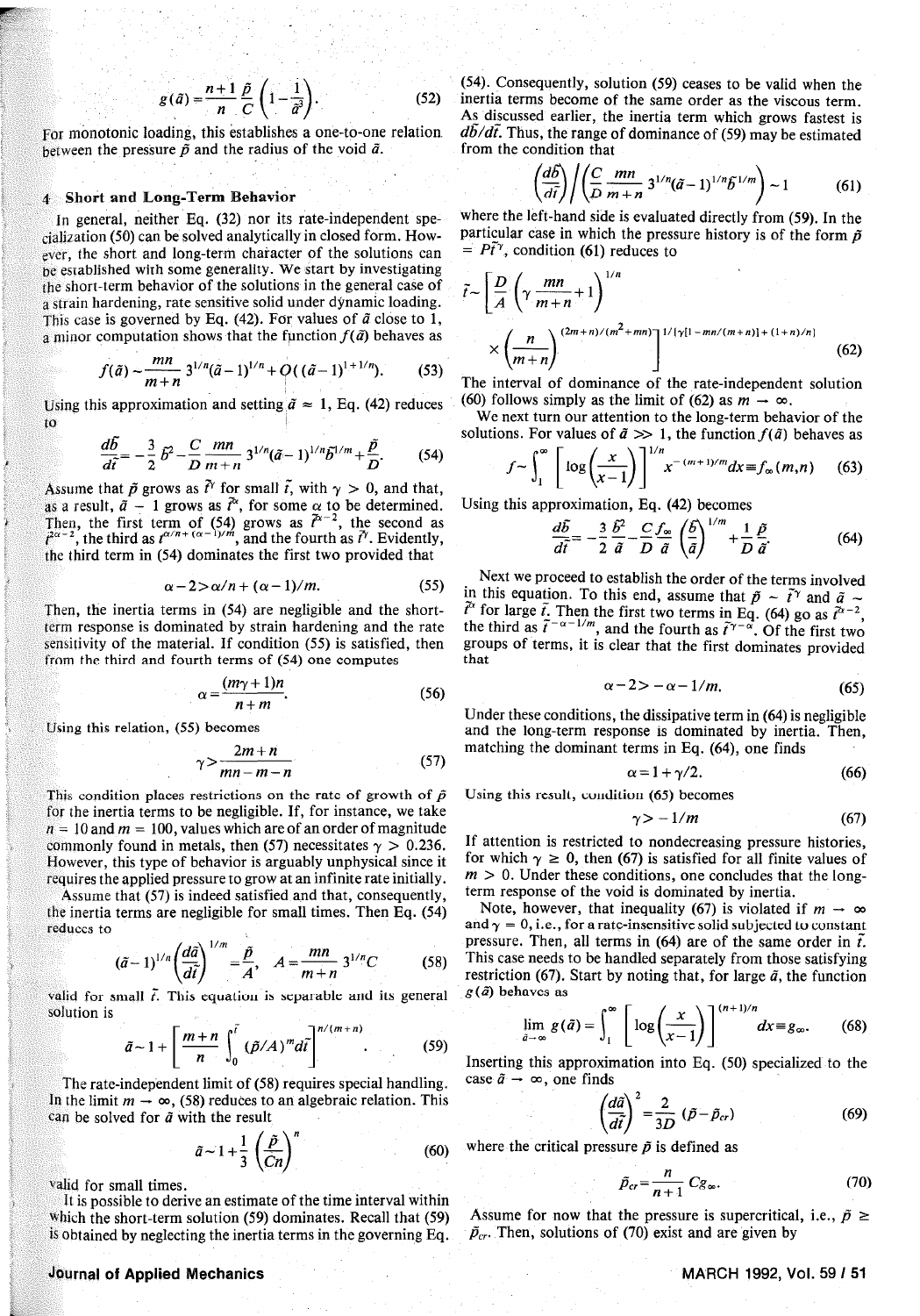$$
\tilde{a} \sim \left[\frac{2}{3D} \left(\tilde{p} - \tilde{p}_{cr}\right)\right]^{1/2} \tilde{t}.\tag{71}
$$

It is observed that the growth of the void radius is linear in time. In particular, the void grows unboundedly under the effect of a supercritical pressure. The rate of growth becomes increasingly smaller as  $\tilde{p} \rightarrow \tilde{p}_{cr}$ . Beyond this limit, the plastic irreversibility constraint (35) is activated to prevent shrinkage of the void. Thus, for undercritical pressures  $\tilde{p} < \tilde{p}_c$ , the void undergoes bounded growth, eventually attaining a stationary configuration.

Next, consider the case in which restriction (67) is satisfied. Eliminating the negligibly small dissipative term from (64), the equation governing the long-term behavior of the void is found to be

$$
\frac{d\bar{b}}{d\tilde{t}} = -\frac{3}{2}\frac{\tilde{b}^2}{\tilde{a}} + \frac{1}{D}\frac{\tilde{p}}{\tilde{a}}.\tag{72}
$$

Define an effective time  $\tau$  as

$$
\tau = \int_0^{\tilde{t}} \sqrt{\tilde{p}} d\tilde{t}.
$$
 (73)

With the aid of this definition, Eq. (72) may be expressed as

$$
\frac{d^2\tilde{a}}{d\tau^2} = -\frac{3}{2\tilde{a}}\left(\frac{d\tilde{a}}{d\tau}\right)^2 + \frac{1}{D\tilde{a}}.\tag{74}
$$

A first integral of this equation is found to he

$$
\left(\frac{d\vec{a}}{d\tau}\right)^2 = \frac{2}{3D} \left(1 - \frac{1}{\vec{a}^3}\right). \tag{75}
$$

Specializing this expression to the case  $\tilde{a} \rightarrow \infty$ , it reduces to

$$
\frac{d\tilde{a}}{d\tau} = \sqrt{\frac{2}{3D}}\tag{76}
$$

which integrates to

$$
\tilde{a} \sim \tau \sqrt{\frac{2}{3D}} = \sqrt{\frac{2}{3D}} \int_0^{\tilde{t}} \sqrt{\tilde{p}} d\tilde{t}.
$$
 (77)

Thus, the long-term growth of the void is linear in the effective time  $\tau$ .

The result (77) ceases to apply in the quasi-static limit, i.e., when the constant  $D \rightarrow 0$ . The long-term behavior for this case, however, may be deduced directly from the exact solution (46). Replacing f by the long-term approximation  $f_{\infty}$  defined by (63), solution (46) reduces to

$$
\tilde{a} \sim \exp\left[\int (\tilde{p}/Cf_{\infty})^m d\tilde{t}\right].
$$
 (78)

If, for instance, we take the pressure  $\tilde{p}$  to be constant, then the long-term behavior of the void is one of exponential growth.

As in the short-term analysis, it is possible to estimate the time beyond which the long-term solutions start to dominate. Particularly revealing is the estimate for solution (77). This solution pertains to the dynamic rate-dependent case and is obtained by neglecting the viscous term in (64). Consequently, a lower bound for the range of validity of (77) may be derived by estimating the time at which inertia and viscous terms are of the same order, i.e.,

$$
\left(\frac{d\vec{b}}{d\tilde{t}} + \frac{3}{2}\frac{\vec{b}^2}{\tilde{a}}\right) / \left[\frac{C}{D}\frac{f_{\infty}}{\tilde{a}}\left(\frac{\tilde{b}}{\tilde{a}}\right)^{1/m}\right] \sim 1\tag{79}
$$

where the left-hand side is evaluated from (77). Setting, for simplicity,  $\tilde{p} = P\tilde{t}^{\gamma}$ , condition (79) reduces to

$$
\tilde{t} \sim \left[ \frac{3C}{2P} \frac{(\gamma + 1)^{(m+1)/m}}{\gamma + 3(\gamma + 1)/2} \right]^{1/(2\gamma + 1/m)} \tag{80}
$$

For the case of constant pressure,  $\gamma = 0$ , estimate (80) specializes to

$$
\tilde{t} \sim \left(\frac{Cf_{\infty}}{P}\right)^m \tag{81}
$$

This estimate has some revealing consequences. Por *n* large,  $f_{\infty}$  is well approximated by the ideally plastic limit  $f_{\infty} \approx m$ . Inserting this approximation into (81), we obtain

$$
\tilde{t} \sim \left(\frac{Cm}{P}\right)^m \tag{82}
$$

Consider further the case of a body whose behavior is nearly rate independent, i.e., for which *m* is large. As mis increased, the right-hand side of  $(82)$  grows as  $m<sup>m</sup>$  and soon becomes extremely large. Under these conditions, the long-term solution (77) may fail to become dominant within any physically reasonable time scale. Instead, following the initial transients, the respouse of the void may be expected to be close to that predicted by the *rate-independent* long-term solution (71). This supposition is indeed born out by the numerical simulations presented in the next section.

### 5 Response to Impulse Loading

In this section, we present full numerical solutions which confirm the trends revealed by the preceding short and longterm analyses, and provide useful insights into the nature of the intermediate transients. We consider a ramp variation in time of the applied pressure of the form

$$
p(t) = \begin{cases} 0, & \text{if } t \leq 0; \\ p_{\infty}t/t_1, & \text{if } 0 \leq t \leq t_1; \\ p_{\infty}, & \text{if } t_1 \leq t. \end{cases}
$$
(83)

Thus, the remote pressure is assumed to increase linearly from  $p = 0$  at  $t = 0$  to a final value of  $p_{\infty}$  at  $t_1$  and to remain constant thereafter.

The calculations are carried out for the following choice of material constants:  $\rho = 7800 \text{ kg/m}^3$ ,  $k = 10^8 \text{ SI}$ ,  $m = 100$ ,  $n = 10$ , and  $a_0 = 10 \mu m$ . These parameters are roughly representative of some types of steels. The terminal pressure is taken to be  $p_{\infty}$  = 750 MPa and the rise time  $t_1 = 10^{-2} \mu s$ . If we set the reference strain rate  $\dot{\epsilon}_{ref} = 1/t_1$ , then the effective inertia constant (43b) takes the value  $D = 64.88$ , whereas the characteristic length (44) becomes  $l = 1.24 \mu m$ . Since  $a_0 \gg$ l, inertia effects are expected to be significant. Also note that the critical pressure is in this case  $p_{cr} = 705$  MPa. Thus, the applied terminal pressure  $p_{\infty}$  is supercritical and unbounded void growth takes place.

Time histories of void expansion are shown in Figs. l and 2 for the following cases: (i) dynamic rate dependent, (ii) quasi-static rate dependent, and (iii) dynamic rate independent. This comparison brings out differences between the effects of inertia and rate dependence. Thus, in the quasi-static ratedependent case, inertia is neglected altogether, which brings rate dependency effects to the forefront. In the dynamic rateindependent analysis, the individual effect of inertia is singled out. Finally, the dynamic rate-dependent solution exhibits the combined effect of inertia and rate dependence.

The computed short-term solutions are depicted in Fig. L In the dynamic rate-dependent case, the short-term response is given by Eq. (59). For the present choice of parameters, this reduces to

$$
\tilde{a} - 1 + 0.531 \tilde{t}^{9.18}.\tag{84}
$$

The interval of dominance of this solution as estimated from (62) is  $\tilde{t} \sim 0.701$ , or, in absolute time,  $t \sim 0.701 \times 10^{-2} \mu s$ . In the quasi~static rate-dependent case, the short-term response is also given by (84). The short-term dynamic rate-independent solution, on the other hand, is given by Eq. (60). For the values of the parameters adopted in the calculations, (60) specializes to

#### 52 I Vol. 59, MARCH 1992

## Transactions of the ASME